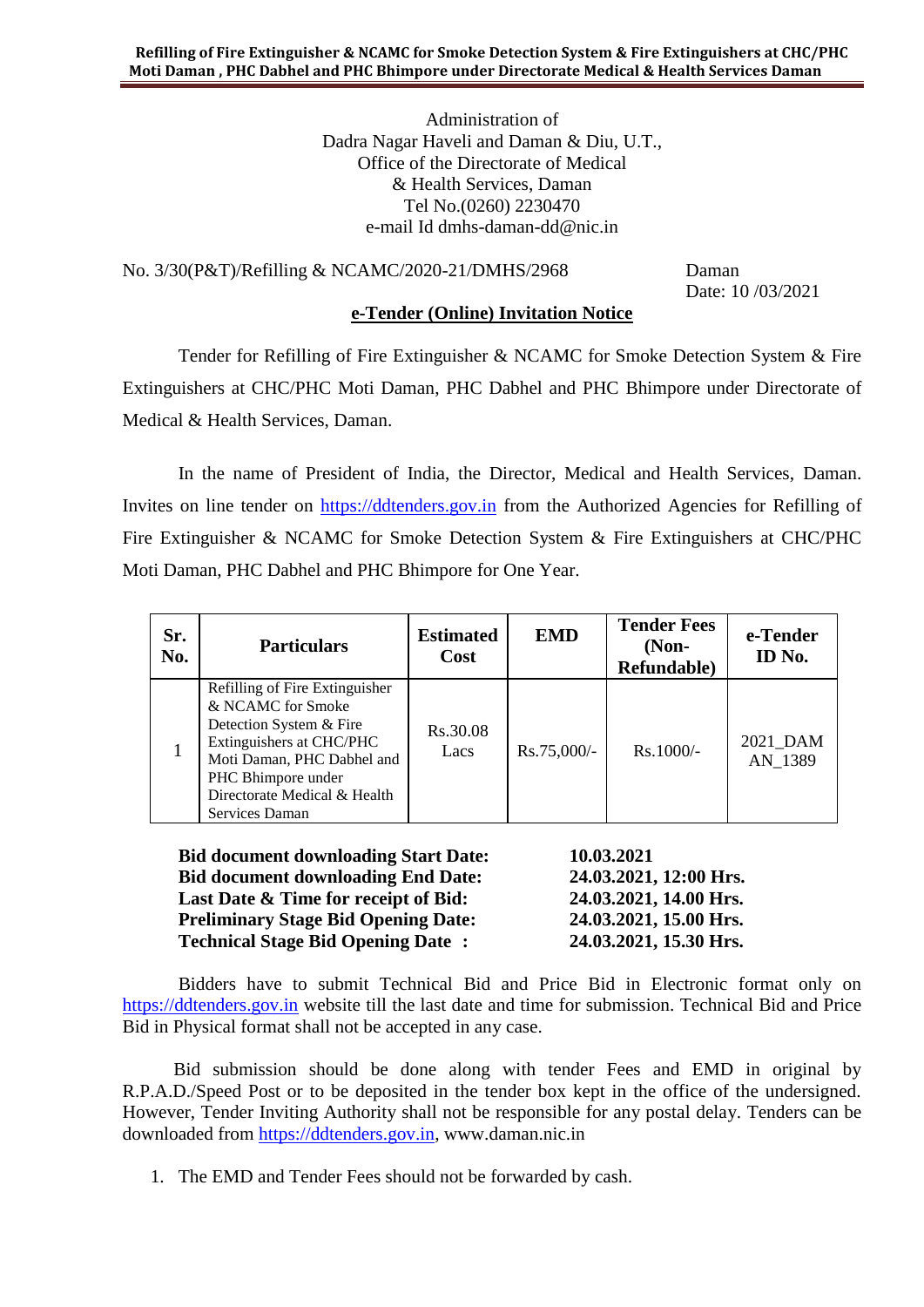- 2. The Tender Fees will be accepted only in form of DD of any Nationalized or Scheduled Bank of India payable in Daman.
- 3. The EMD will be accepted in form of FDR /A/c Payee Demand Draft / Bankers Cheque from any Commercial Banks in an acceptable form payable at Daman in favor of under signed.

The tender inviting authority reserves the right to accept or reject any or all the tender to be received without assigning any reasons thereof. Bidders shall have to post their queries on E-Mail address: [dmhs-daman-dd@nic.in.](mailto:dmhs-daman-dd@nic.in)

In case bidder needs any clarification or if training required for participating in online tender, they can contact the following office.

For any technical related queries please call at 24 x 7 Help Desk Number 0120-4200462, 0120- 4001002, 0120-4001005,0120-6277787. International Bidders are requested to prefix 91 as country code.

Note- Bidders are requested to kindly mention the URL of the Portal and Tender Id in the subject while emailing any issue along with the Contact details. For any issues/ clarifications relating to thetender(s) published kindly contact the respective Tender Inviting Authority.

Tel : 0120-4200462, 0120-4001002, 0120-4001005, 0120-6277787.

E-Mail : support-eproc[at]nic[dot]in

> **Sd/-** Director Medical & Health Services UT of Daman & Diu, "Tel.No.0260-2230470" email ID : dmhs-daman-dd@nic.in

Copy to :-

- 1. All Heads of Office, Daman for information & n.a.
- 2. Field Publicity Officer, Daman for wide publicity in Newspaper.
- 3. NIC, Daman for upload in govt. website for wide publicity
- 4. Principal, Govt College of Nursing for information.
- 5. Accounts Section DMHS, Daman for information.
- 6. Procurement & Tender Division, DMHS, Daman for information.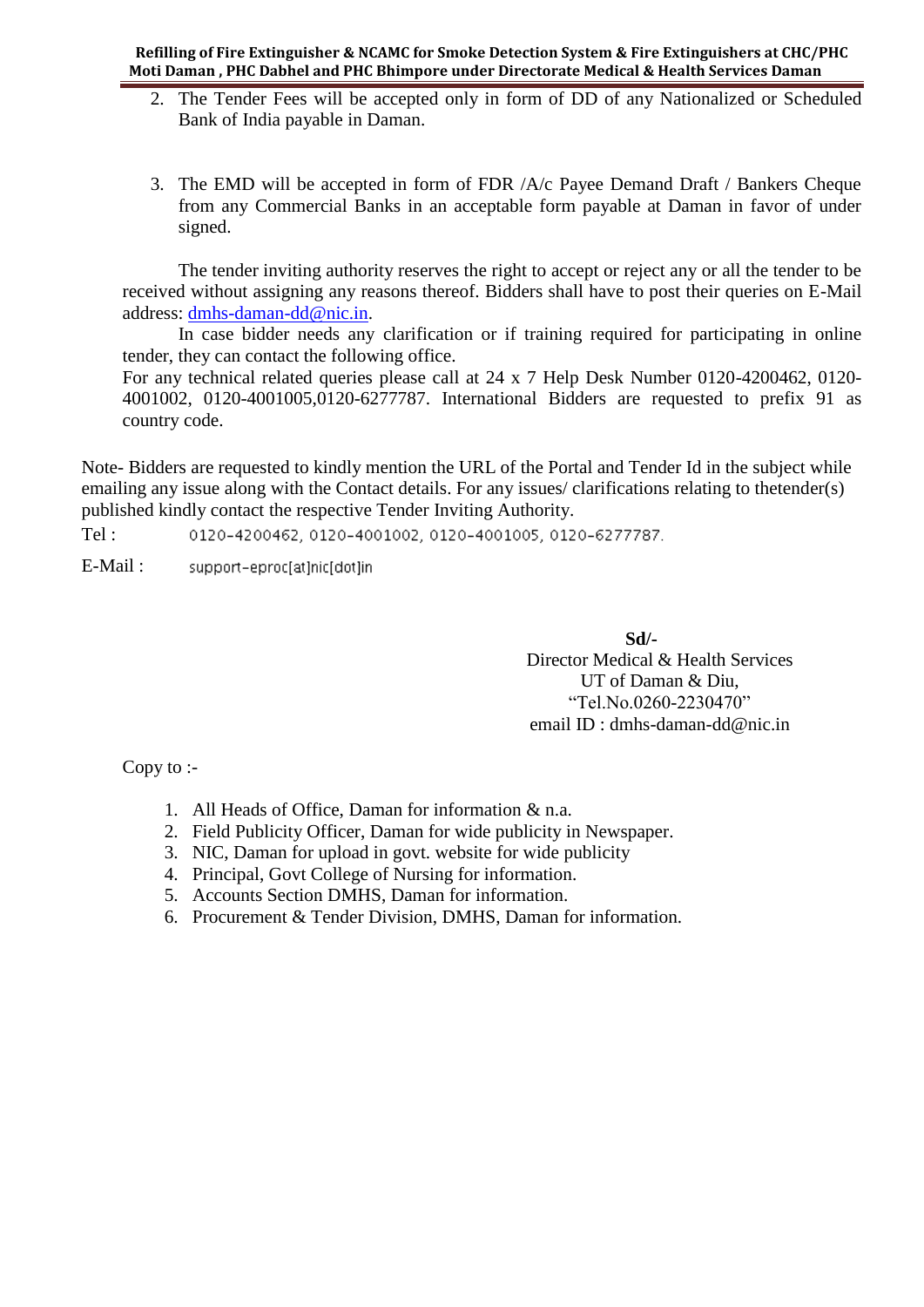### **U.T. ADMINISTRATION OF DAMAN AND DIU, OFFICE OF THE DIRECTORATE OF MEDICAL AND HEALTH SERVICES, DAMAN**

Terms and Conditions for the **Refilling of Fire Extinguisher & NCAMC for Smoke Detection System & Fire Extinguishers at CHC/PHC Moti Daman, PHC Dabhel and PHC Bhimpore under Directorate Medical & Health Services Daman**.

## **Instructions to Bidders :**

- 1. The rate should be quoted online in the financial bid in the prescribed form given by the department; **the rate should be valid for the period of Three Year from the date of tenderization.**
- 2. All/Taxes/GST/Duties/Royalties Charges payable on the sales/transport etc. Within and/or outside the state shall be payable by the Service provider.
- 3. The decision of the Tender Inviting Officer for acceptance/rejection shall be final. The Tenderer should enclose along with tender the Earnest Money Deposit in form of Fix Deposit Receipt or Bank Guarantee from any of the Nationalized Banks in an acceptable form payable at Daman in favour of **Director of Medical & Health Services, Daman**. The EMD should not be forwarded by Cash and **the EMD should be valid for the period of One**  Year. Tender received without Earnest Money Deposit and tender fees will be summarily rejected.
- 4. All bills should be in **TRIPLICATE** and should invariably mention the number and date of order.
- 5. The Tenders shall be submitted in two bid system, wherein the EMD and Tender Fee only has to be submitted in Tender Box and should super scribing on the envelope as **"Sealed Cover for Refilling of Fire Extinguisher & NCAMC for Smoke Detection System & Fire Extinguishers at CHC/PHC Moti Daman, PHC Dabhel and PHC Bhimpore under Directorate Medical & Health Services Daman**.
- 7. For all queries regarding tender specifications and any other clauses included in the tender Document should be addressed to personnel in tendering office address provided below:

**The Director Medical and Health Services Community Health Center UT of Daman& Diu Moti Daman -396 220 Tel 0260 2230470 Fax 0260 2230570**

8. The right to accept or reject without assigning any reasons or all tenders in part or whole is reserved with the Tender Inviting Officer and his decision(s) on all matters relating to acceptance or rejection of the tenders as a whole or in part will be final and binding to all.

- 9. The tenders and financial bid should be submitted online on [https://ddtenders.gov.in](http://www.nprocure.com/) in two bid system.
- 10. In case, the Service provider is not able to provide the within one week, the EMD of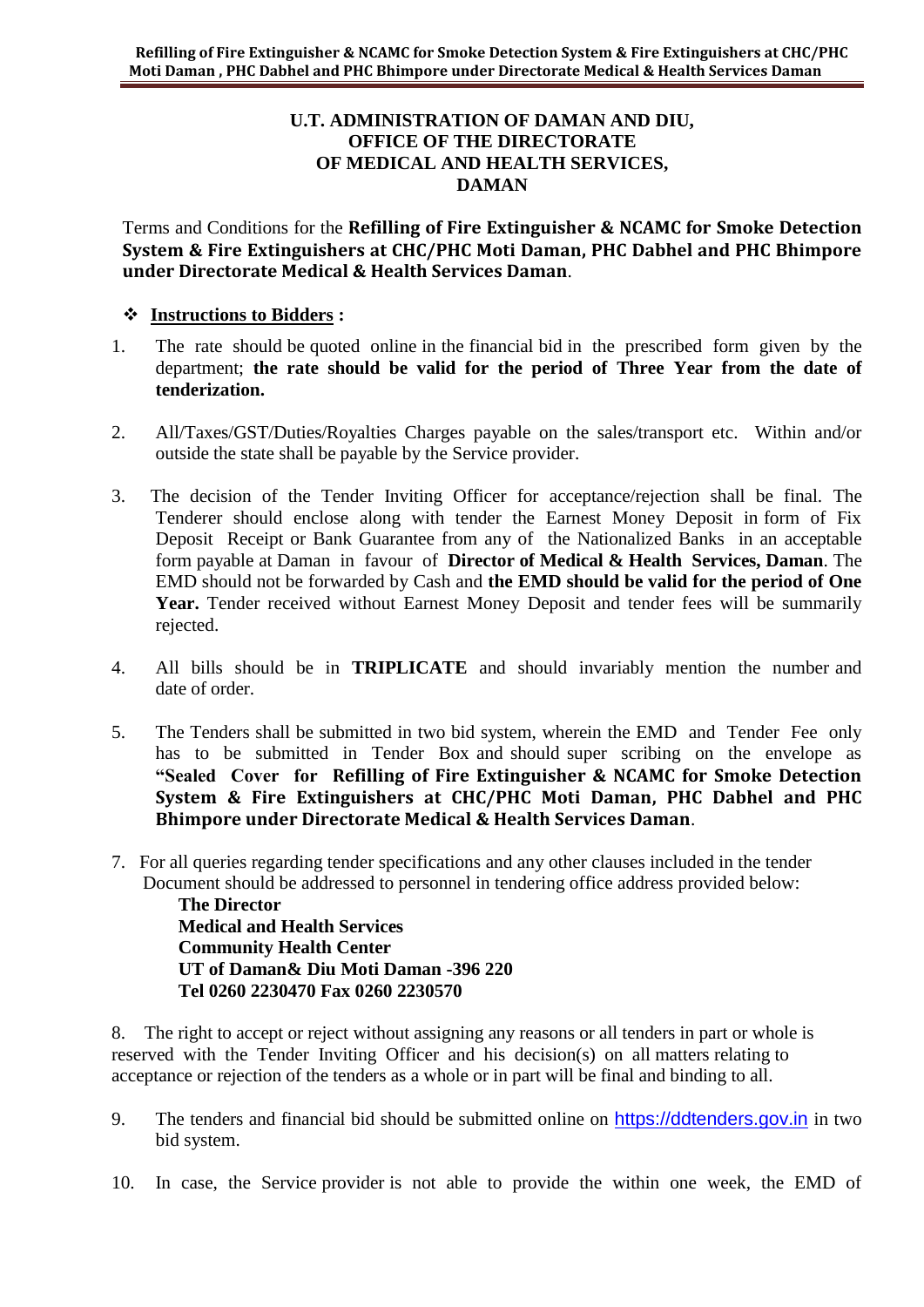**Refilling of Fire Extinguisher & NCAMC for Smoke Detection System & Fire Extinguishers at CHC/PHC Moti Daman , PHC Dabhel and PHC Bhimpore under Directorate Medical & Health Services Daman** 

the Service provider will be forfeited to the Government and the contract shall terminated with no further liabilities on either party to the contract.

11. No separate agreement will be required to be signed by the successful tender(s) for the purpose of this contract. Rates tendered/offered in response to the concerned Tender Notice shall be considered as acceptance of all above terms and Conditions for supply for all legal purpose.

| <b>Bid document downloading Start Date:</b> | 10.03.2021             |
|---------------------------------------------|------------------------|
| <b>Bid document downloading End Date:</b>   | 24.03.2021, 12:00 Hrs. |
| Last Date & Time for receipt of Bid:        | 24.03.2021, 14.00 Hrs. |
| <b>Preliminary Stage Bid Opening Date:</b>  | 24.03.2021, 15.00 Hrs. |
| <b>Technical Stage Bid Opening Date:</b>    | 24.03.2021, 15.30 Hrs. |

#### **Tender Fees (Non Refundable)Rs. 1,000/- :**

- a. The Tender Fees should not be forwarded by cash.
- b. The Tender Fees as specified in schedule otherwise tender will be rejected. The tender fees will be accepted only in form of DD in favor of **Director of Medical & Health Services, Daman** from any Nationalized or Scheduled Bank of India payable in Daman.
- c. All tenders must be accompanied by Tender fees as specified in schedule otherwise tender will be rejected.

### **Earnest Money Deposit(EMD) Rs.75,000/- :**

- a. All tenders must be accompanied by EMD as specified in schedule otherwise tender will be rejected.
- b. The manufacturing units who are placed in Daman are exempted for Earnest Money Deposit. For getting exemption, tenderers have to furnish valid and certified documents along with the tender, otherwise tender will be rejected.
- c. Any firm desires to consider exemption from payment of Earnest Money Deposit, valid and certified copies of it should be attached to their tenders.
- d. EMD can be paid in either of the form of following:
	- i. Fixed Deposit Receipts
	- ii. Demand Draft

In favor of **Director of Medical & Health Services, Daman** from any Nationalized Banks including Public Sector Bank/Private Sector Bank authorized by RBI to undertake Government Business.

- e. EMD should be valid upto**12 (Twelve Months)** from the date of its issuance.
- f. EMD in any other forms will not be accepted.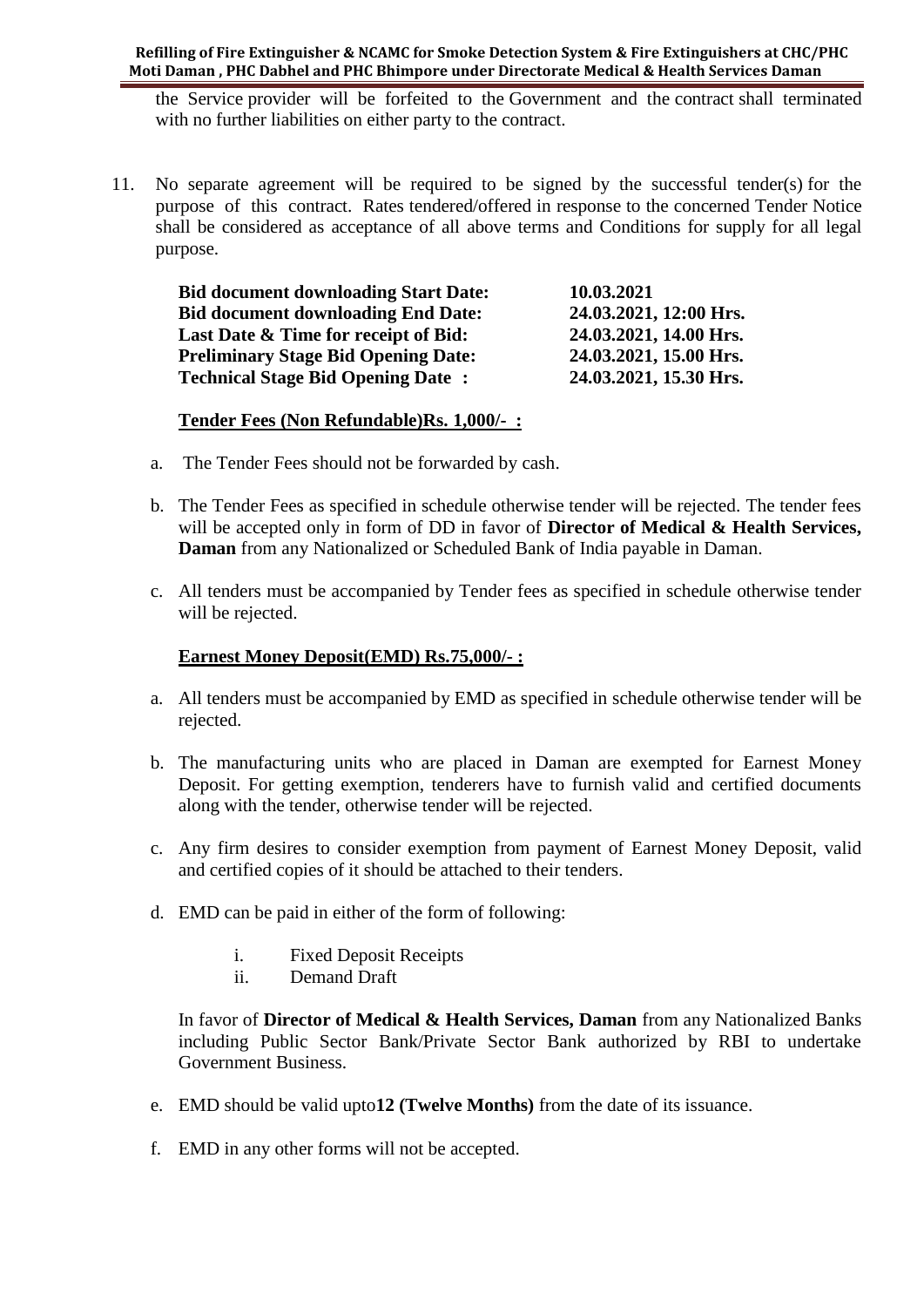- g. EMD/Security Deposit shall be liable to be forfeited in following circumstances:
	- i. Tender is rejected due to failure of supply the requisite documents in proper format or giving any misleading statement or submission of false affidavit or fabricated documents.
	- ii. In case, the supplier does not execute the supply order placed with him within stipulated time, the EMD of the supplier will be forfeited to the Government and the contract for the supply shall terminated with no further liabilities on either party to the contract.
	- iii. Tenderer fails to replace the goods declared to be not of standard quality or not conforming to acceptable standards or found to be decayed/spoilt.

### **Conditions of Contract :**

- 1. Every fire extinguisher will be required to take weight at site and if the weight of extinguisher decreased by 10% & above of the original weight than it will use for refilling.
- 2. The refilling should be carried out in Two or three batches and 50% of the extinguishers shall be always available in the Institute's campus for emergency use (No any other extra cost i.e., labour, transportation/cartage shall be paid for it in any circumstances).
- 3. Installation (including hanging hook) after refilling should be carried by successful company and number labeled of self-glow type shall be used. All the extinguishers shall be fixed in such a way that the number labels are very well visible from the access point (No extra cost i.e., materials, tools, labour, transportation/cartage shall be paid for it in any circumstances).
- 4. During the re-filling of fire extinguishers, if observed by the successful company that particular fire extinguisher/extinguishers is/are exhausted their life span; than they should carried out necessary testing on their risk and cost (no extra cost shall be paid for it) and submit report/proposal for replaced of particular fire extinguisher/extinguishers.
- 5. The company shall provide a guarantee for the workmanship and material supplied/re-filled for a period of one year against any defect. This cover all functional aspects of the product/items supplied/re-filled by the successful company including leakage of fire extinguishing agents, leakage of gas cartage and gauge, rubber pipes etc. Any replacements i.e., gauge, rubber pipes, plastic horn (except cylinder) or refilling except after actual use & physically damaged, are done free of cost by successful company as per site requirement .
- 6. The rates quoted by company shall be valid for the period of Three Years from the date of award of work.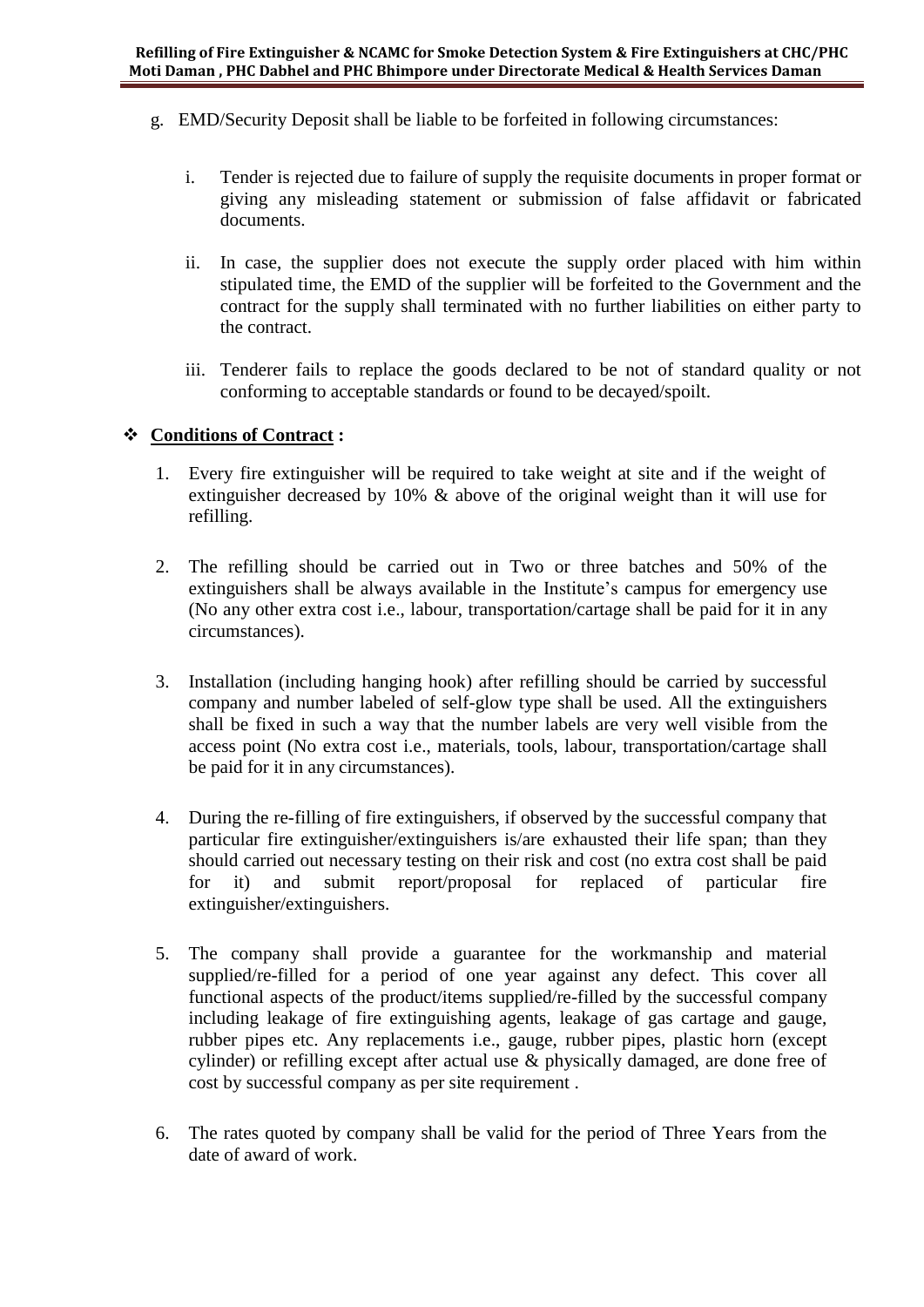**Refilling of Fire Extinguisher & NCAMC for Smoke Detection System & Fire Extinguishers at CHC/PHC Moti Daman , PHC Dabhel and PHC Bhimpore under Directorate Medical & Health Services Daman** 

- 7. The Company shall be responsible for any damage to the equipment's or laboratories equipment's caused due to faulty operation/poor servicing/mishandling etc by their staff and shall rectify the defects free of cost. Decision of the NII authority shall be final in this matter.
- 8. The company shall prepared the list of each and every fire extinguishers having details i.e Location, type, capacity, Assets number., cylinder number etc and submit before the submission of bill. **WITHOUT THIS DETAILS, PAYMENT WILL NOT BE RELEASED IN ANY CICUMTANCES**.

Signature of tenderers with rubber stamp

> **Sd/- Director** Medical & Health Services "Tel.No.0260-2230470, 2230570" email ID : [dmhs-daman-dd@nic.in](mailto:dmhs-daman-dd@nic.in)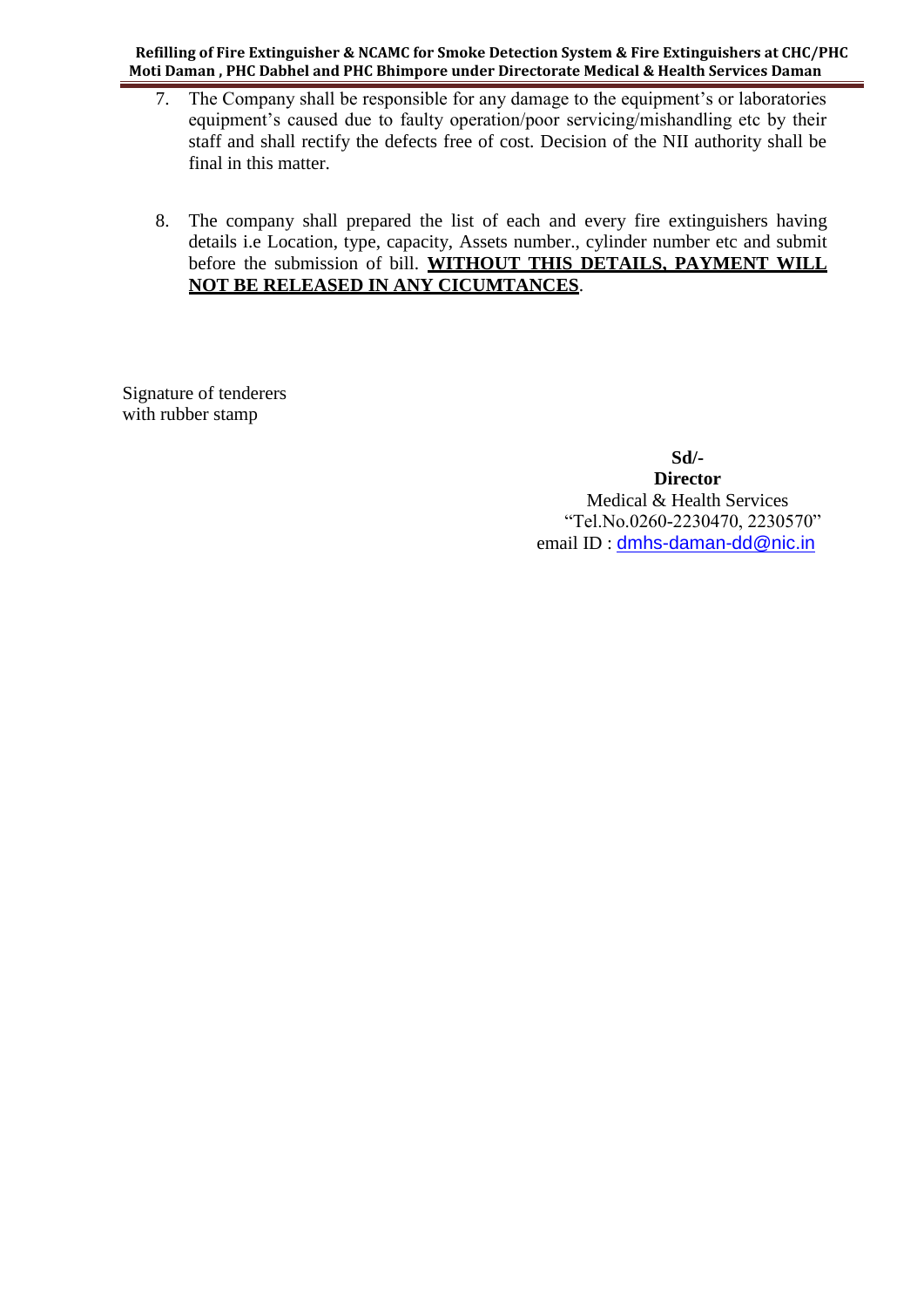### **ANNEXURE –I**

## **DECLARATION BY THE BIDDER**

This is to certify that I/We before signing this tender have read and fully understood all the terms and conditions contained herein and undertake myself/ourselves to abide by them.

#### **Enclosures:**

1. **DD/Pay Order No**……………

2. Terms & conditions (**each page must be signed and stamped with the seal**)

#### 3. **Financial Bid**.

(**Signature of Bidder with seal) Name: Address: Date:**

**NOTE: Submission of all the documents mentioned above along with declaration, is mandatory. Non submission of any of the documents above will render the bid to be rejected**. Also, **Non adhering of any of the conditions will render the bid to be rejected.**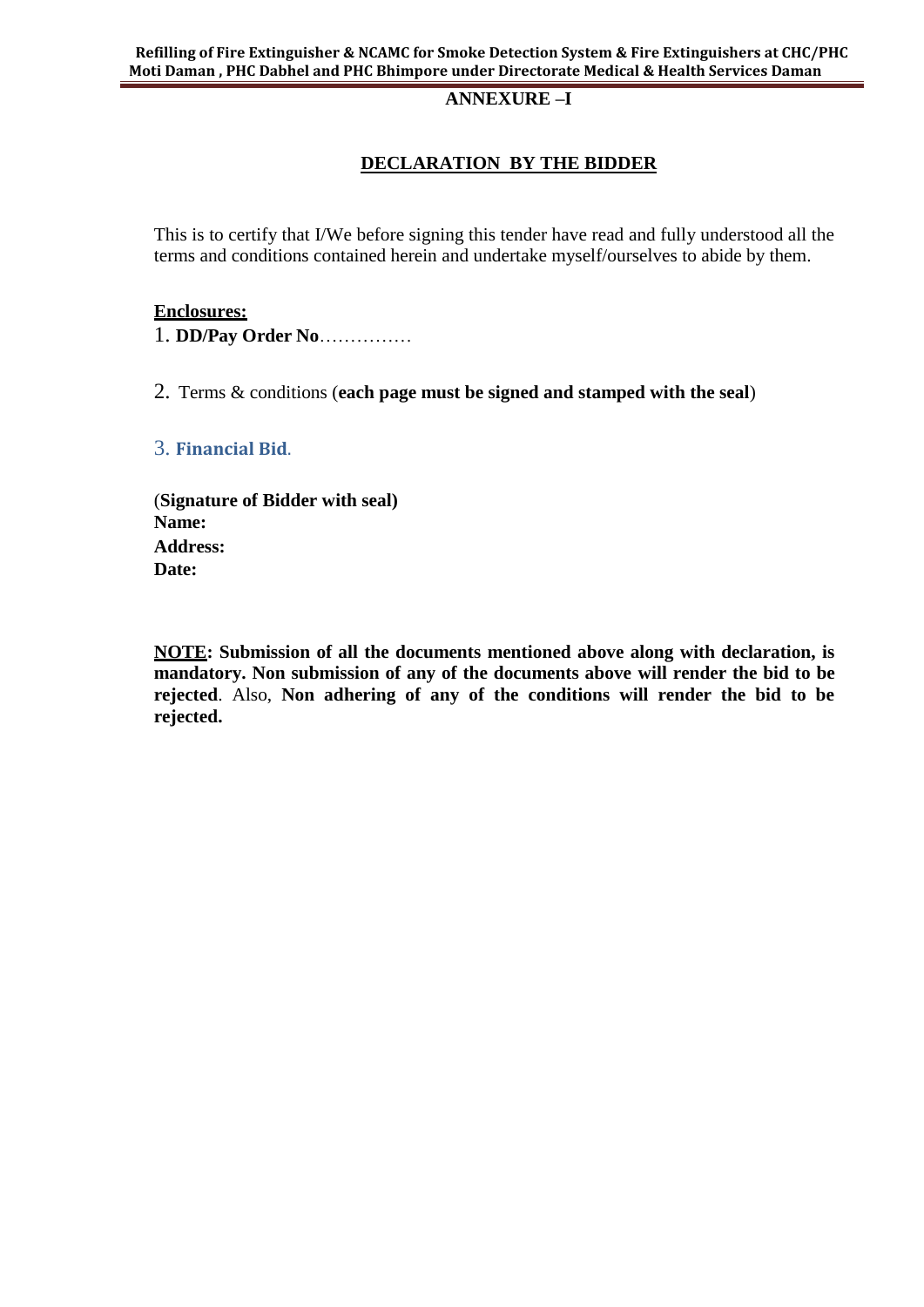# **ANNEXURE –II CERTIFICATE / UNDERTAKING**

- a) Certified that I / we have visited the site on------------------------ and assessed the nature and amount of work involved before submitting our offer. We will be able to execute the work within the available site condition.
- b) I undertake that I/we have visited the place for **"maintenance & refilling of fire extinguisher"** and noted the entry work/door / approach sizes/quantities, space, etc. No extra cost will be claimed by us later on for any difficulties/modifications involved for total maintenance & refilling of fire extinguisher as mentioned in the tender. We also understand that the work is related with already operational/functional Institute"s, so we are ready to work in day / night hour subject to availability of site/space.

Signature of tenderers with rubber stamp

- **Note : (i) A certificate for the site inspection should be duly signed by Engg-incharge or his representative as per annexure-II. Non-submission of this certificate will be treated as un-responsive bid and dis-qualified automatically and will not be considered for further evaluation.**
	- **(ii) Above certificate/ undertaking is to be given on the company Letter head.**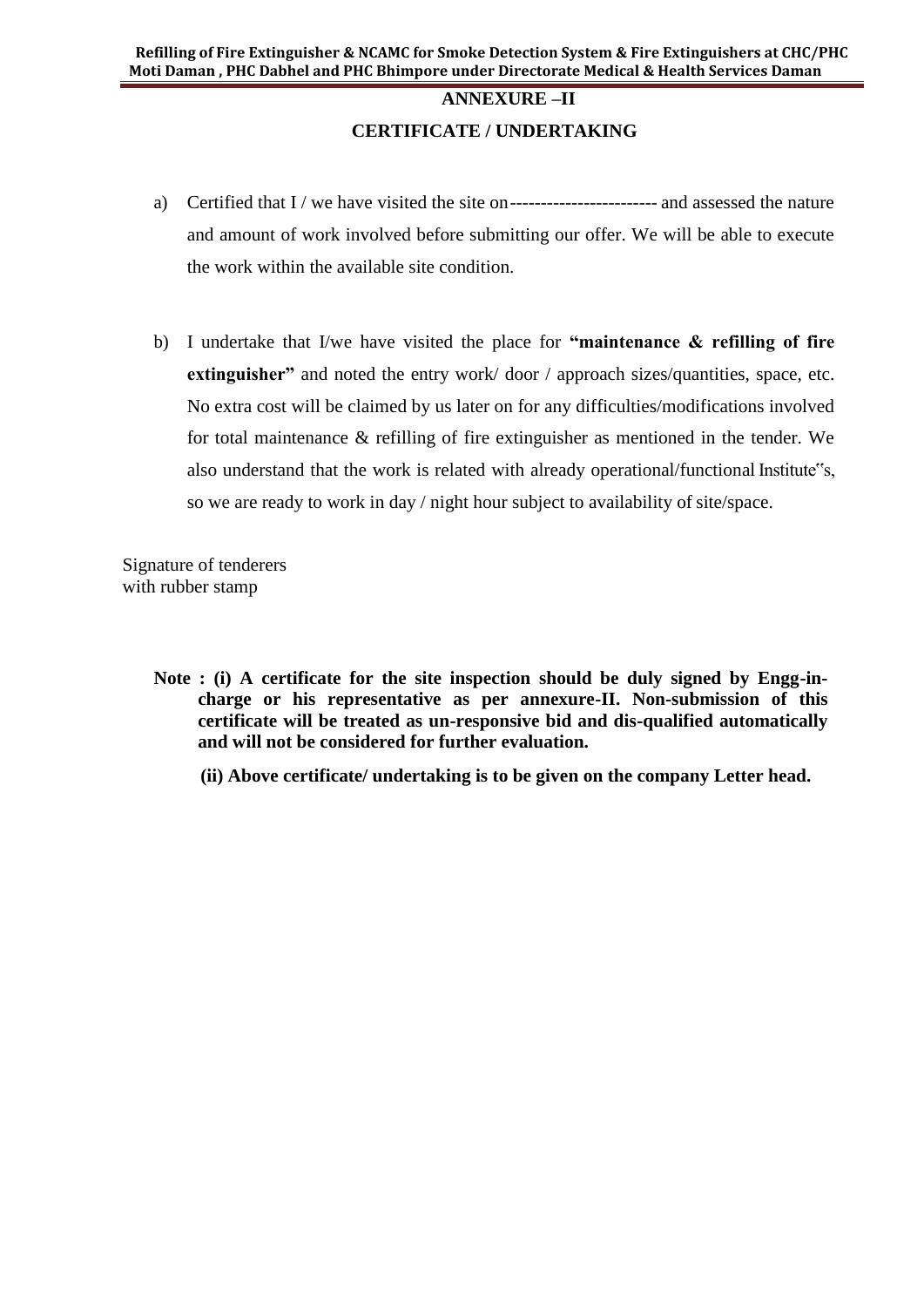| Sr.<br>No. | <b>Document / Certificate</b>                                                                                   | Uploaded &<br><b>Enclosed</b> | At<br>Page No. |
|------------|-----------------------------------------------------------------------------------------------------------------|-------------------------------|----------------|
| A.         | <b>General Documents:</b>                                                                                       |                               |                |
| 01.        | <b>Tender Fees</b>                                                                                              | Yes / No                      |                |
| 02.        | <b>EMD</b>                                                                                                      | Yes / No                      |                |
| 03.        | PAN No.                                                                                                         | Yes / No                      |                |
| 04.        | GST No.                                                                                                         | Yes / No                      |                |
| 05.        | Scan copy of Terms and Conditions of the tender<br>documents duly Stamped and Signed on each page.              | Yes / No                      |                |
| 06.        | Scan copy of Schedule of Documents correctly filled<br>with Stamped and Signed on each page. (Scope of<br>Work) | Yes / No                      |                |
| 07.        | Annual Turnover Certificate for Last 3 Years duly<br>stamped and signed by CA.                                  | Yes / No                      |                |

# **SCHEDULE OF DOCUMENTS ATTACHED**

It is verified that all the certificates / permissions / documents are valid and current as on date and have not been withdrawn/cancelled by the issuing authority. It is further verified that the representants at above, declaration part as per the format prescribed by the Administration and it is clearly and distinctly understood by me/us that the tender is liable to be rejected if on scrutiny and of these certificates is found to be not as per the prescribed format of Administration.

I/We further undertake to produce on demand the original certificate / permission / document for verification at any stage during the processing of the tender.

Date:

Place:

Sign & Stamp of tenderer.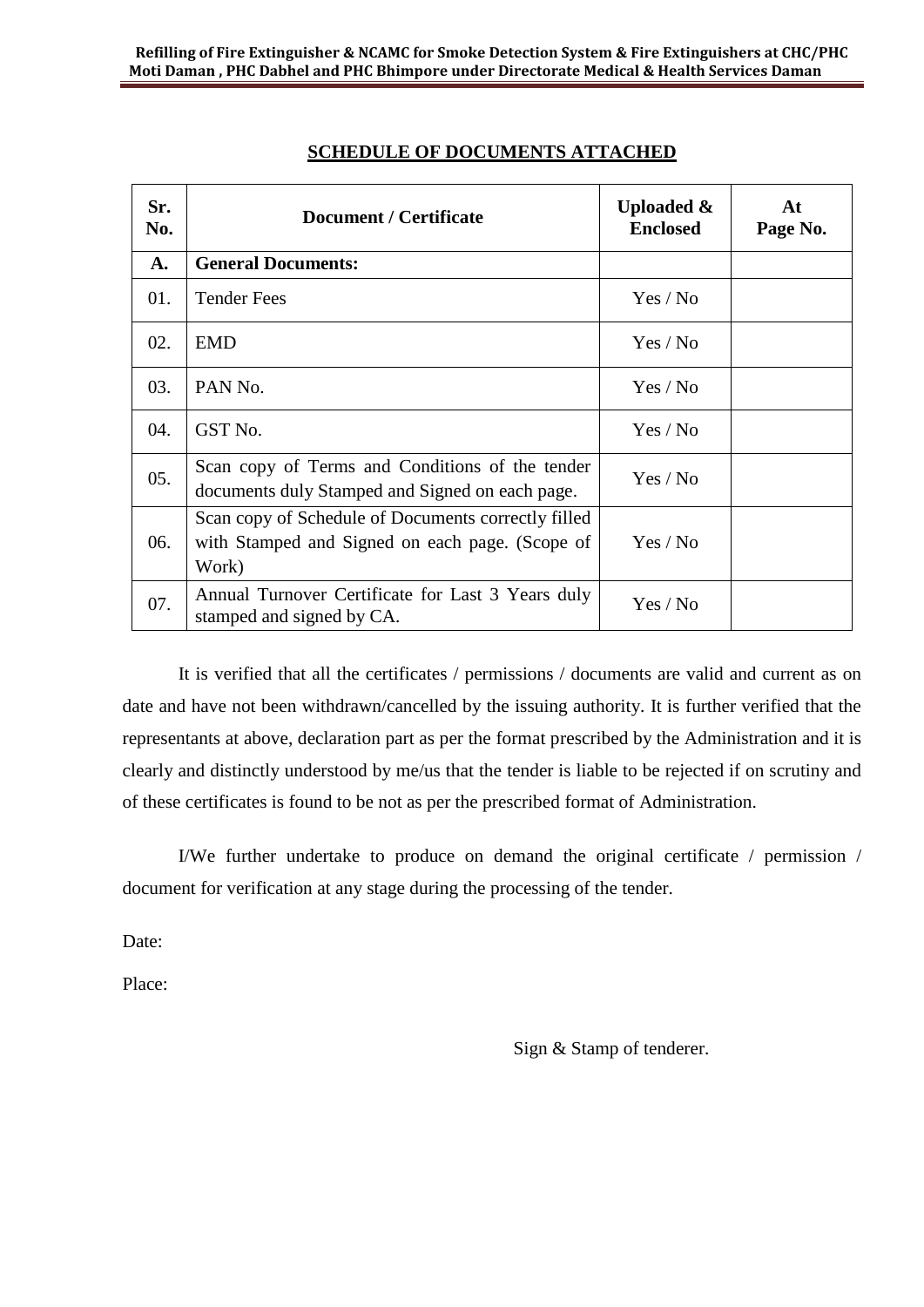# **SCOPE OF WORK**

# **Schedule of Specifications and Allied Technical Details:**

A) Non-Compressive Annual Maintenance Contract (NCAMC) for Smoke detection system & Fire Extinguisher at CHC/PHC Moti Daman, PHC Dabhel and PHC Bhimpore.

| S.<br>No.        | Sub-Head and item of work                                                                                                      | Qty | Unit | Compliance<br>YES / No |
|------------------|--------------------------------------------------------------------------------------------------------------------------------|-----|------|------------------------|
| 1.               | Replacement and maintenance of wireless Smoke<br>Detector Panel as per ISI standards and as per<br>norms of Fire Extinguisher. | 01  | Nos. |                        |
| 2.               | Replacement and maintenance of wireless Smoke<br>Detector as per ISI standards and as per norms of<br>Fire Extinguisher.       | 82  | Nos. |                        |
| 3.               | Replacement and maintenance of RF translator as<br>per ISI standards and as per norms of Fire<br>Extinguisher.                 | 05  | Nos. |                        |
| $\overline{4}$ . | Replacement and maintenance of RF Expander as<br>per ISI standards and as per norms of Fire<br>Extinguisher.                   | 04  | Nos. |                        |
| 5.               | Replacement and maintenance Wireless Manual<br>call point as per ISI standards and as per norms of<br>Fire Extinguisher        | 06  | Nos. |                        |
| 6.               | Replacement and maintenance Wireless Strobe<br>Siren as per ISI standards and as per norms of Fire<br>Extinguisher             | 06  | Nos. |                        |
| 7.               | Maintenance<br>of<br>Mist<br>6<br>Kg Water<br>Fire<br>Extinguisher.                                                            | 42  | Nos. |                        |
| 8.               | 4 Kg Powder<br>Maintenance<br>of<br>Base<br>Fire<br>Extinguisher                                                               | 06  | Nos. |                        |
| 9.               | Maintenance of Clean Agent 36 -2 Kg Fire<br>Extinguisher                                                                       | 15  | Nos. |                        |
| 10.              | Maintenance of Clean Agent 36 -4 Kg Fire<br>Extinguisher                                                                       | 14  | Nos. |                        |
| 11.              | Providing and fixing of Ceiling Mounted 10 kg<br>fire CO2 cylinders                                                            | 04  | Nos. |                        |
| 12.              | Providing and fixing of MAP 90 trolley mounted<br>50 kg CO2 cylinders.                                                         | 06  | Nos. |                        |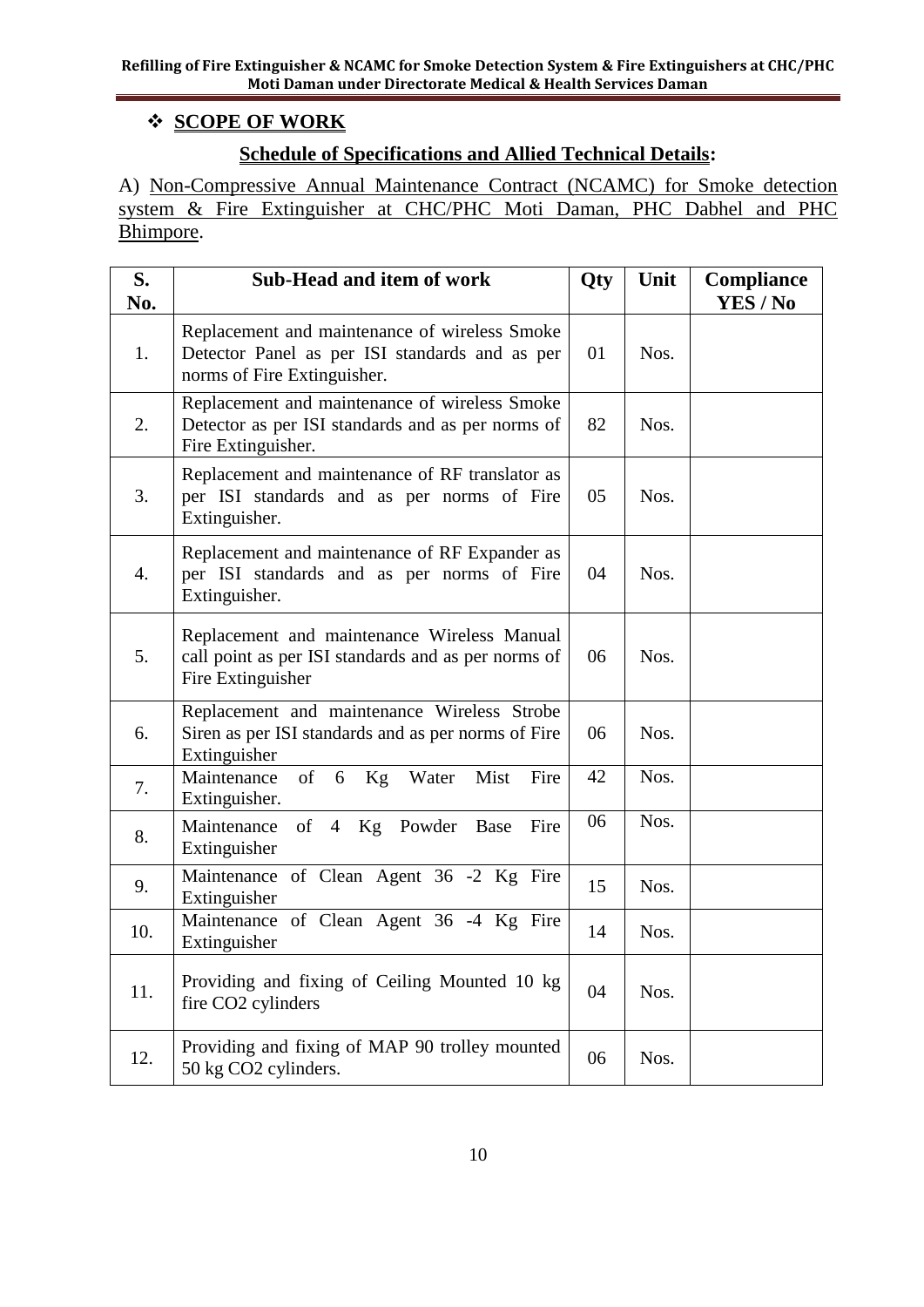B. Proposal for Refilling of Fire Extinguisher at CHC/PHC Moti Daman, PHC Dabhel and PHC Bhimpore.

| S.<br>No. | <b>Sub-Head and item of work</b>                                                                                                                                                                                                                                                                                                                                                                                                                                                                                      | Qty | Unit | <b>Compliance</b><br>YES / No |
|-----------|-----------------------------------------------------------------------------------------------------------------------------------------------------------------------------------------------------------------------------------------------------------------------------------------------------------------------------------------------------------------------------------------------------------------------------------------------------------------------------------------------------------------------|-----|------|-------------------------------|
| 1.        | Refilling of 6 Kg Water Mist Fire<br>Extinguisher with fresh/sufficient quantity of<br>water mist foam concentrated and balance<br>quantity of water with duly filled gas cartage<br>with proper weight and measure, painting the<br>cylinder, labeling with date of refilling and<br>expiry date of refilling as per the ISI standards<br>and as per norms of Fire Authorities. Re-<br>fixing the same in proper position and location<br>as per the requirement of the location and type<br>of fire extinguisher.   | 42  | Nos. |                               |
| 2.        | Refilling of 4 Kg Powder Base Fire<br>Extinguisher with fresh/sufficient quantity of<br>Powder Base foam concentrated and balance<br>quantity of water with duly filled gas cartage<br>with proper weight and measure, painting the<br>cylinder, labeling with date of refilling and<br>expiry date of refilling as per the ISI standards<br>and as per norms of Fire Authorities. Re-<br>fixing the same in proper position and location<br>as per the requirement of the location and type<br>of fire extinguisher. | 06  | Nos. |                               |
| 3.        | Refilling of Clean Agent 36 -2 Kg Fire<br>Extinguisher with fresh/sufficient quantity of<br>Base foam concentrated and balance quantity<br>of water with duly filled gas cartage with<br>proper weight and measure, painting the<br>cylinder, labeling with date of refilling and<br>expiry date of refilling as per the ISI standards<br>and as per norms of Fire Authorities. Re-<br>fixing the same in proper position and location<br>as per the requirement of the location and type<br>of fire extinguisher.    | 15  | Nos. |                               |